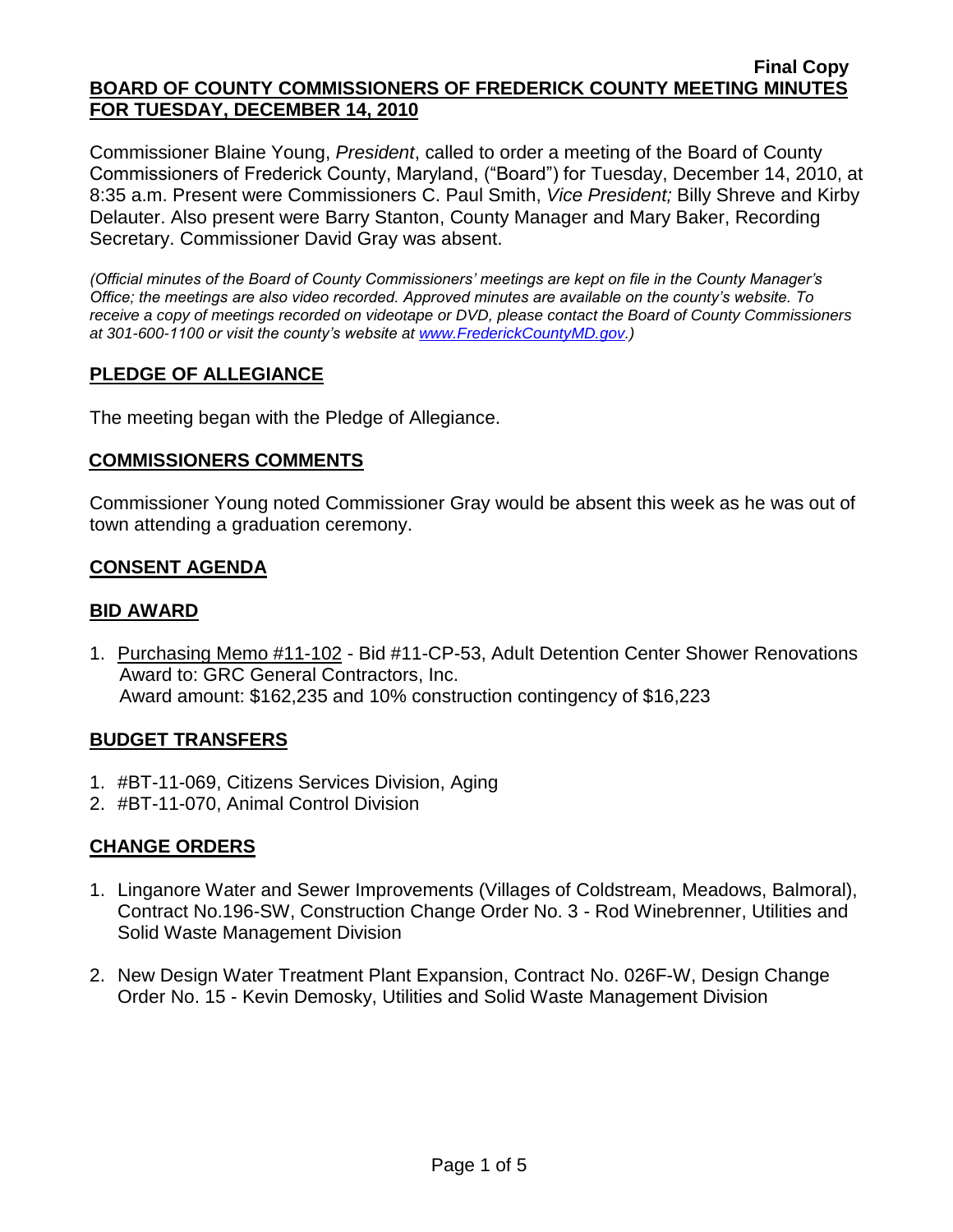3. Reichs Ford Road Improvements, Phase I, Contract No. C28375, Change Order No. 32 - Chuck Nipe and Dave Ennis, Public Works Division

# **GRANT**

1. Emergency Number Systems Board Grant Application, Acceptance of Funds, and Associated Budget Transfers - Chip Jewell, Emergency Management Division

Commissioner Smith moved approval of the consent agenda as presented. Commissioner Shreve seconded the motion that passed 4-0 with Commissioner Gray absent.

# **ADMINISTRATIVE BUSINESS**

# **Approval of Board of County Commissioners' Meeting Minutes**

Commissioner Young moved approval of the following set of minutes as presented:

- ◆ Tuesday, November 23, 2010
- ◆ Tuesday, November 30, 2010
- ◆ Tuesday, November 30, 2010 Closed Session

Commissioner Smith, Shreve and Delauter abstaining and Commissioner Gray absent.

Commissioner Young requested tabling this item until legal staff could advise how to handle the minutes of the previous Board.

### **Bid Award - Purchasing Memo #11-98, Oracle (PeopleSoft) Maintenance for Frederick County Government and Frederick County Public Schools (Sole Source) - Hal Good, Finance Division**

Mr. Good presented the proposed purchasing memo.

Commissioner Smith moved approval of Purchasing Memo #11-98 as presented. Commissioner Delauter seconded the motion that passed 4-0 with Commissioner Gray absent.

The Board also approved this item and directed similar contracts be placed on the consent agenda from this point forward.

# **Board of Education Current Expense Fund Amendments #3-11 and #4-11 Revised – Mike Gastley, Finance Division**

Mr. Gastley presented the proposed Board of Education (BOE) current expense fund amendments. He also noted he requested Hal Keller, Frederick County Public Schools (FCPS), to be in attendance for this item.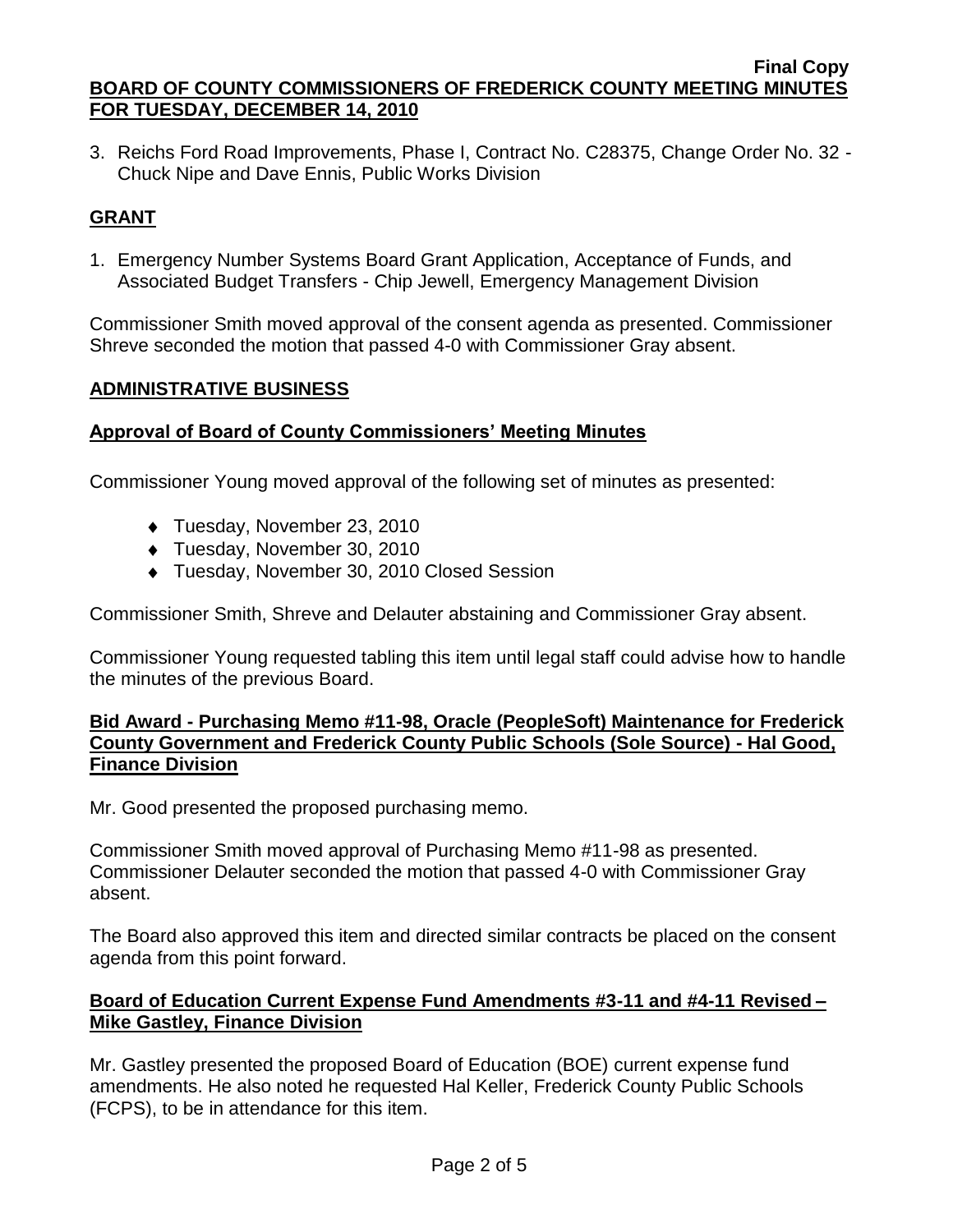The Board requested amendment #4-11 revised be tabled until Mr. Keller was present.

Commissioner Smith moved approval of amendment #3-11 as presented. Commissioner Delauter seconded the motion that passed 4-0 with Commissioner Gray absent.

### **Approval of Board of County Commissioners' Meeting Minutes**

John Mathias, Office of the County Attorney, provided guidance to the Board for approving the minutes of the previous Board.

Commissioner Smith moved approval of the minutes as presented. Commissioner Shreve seconded the motion that passed 4-0 with Commissioner Gray absent.

### **Discussion of the FY 2011 Legislative Package – John Mathias, Office of the County Attorney and Ragen Cherney, Office of the County Manager**

Mr. Mathias and Mr. Cherney presented the proposed FY 2011 legislative package.

Commissioner Smith moved to add the following items as position statements:

- Reinstatement of highway user revenues to local governments
- **Maryland Civil Rights Amendment to the Declaration of Rights**
- Constitutional Convention regarding those in the United States unlawfully
- Maryland Partial Birth Abortion Ban Act
- Constitutional amendment to prohibit "economic development" takings

Commissioner Shreve seconded the motion that passed 4-0 with Commissioner Gray absent.

### **Board of Education Current Expense Fund Amendments #3-11 and #4-11 Revised – Mike Gastley, Finance Division**

Mr. Gastley, Dr. Linda Burgee and Hal Keller, FCPS, presented the proposed BOE expense fund amendment, #4-11 revised.

Commissioner Smith moved approval of BOE expense fund amendment #4-11 revised as presented. Commissioner Delauter seconded the motion that passed 4-0 with Commissioner Gray absent.

### **Discussion of the FY 2011 Legislative Package – John Mathias, Office of the County Attorney and Ragen Cherney, Office of the County Manager**

Mr. Mathias and Mr. Cherney continued the presentation.

Commissioner Smith proposed taking a position and adding language to the FY 2011 legislative package regarding stormwater management regulations.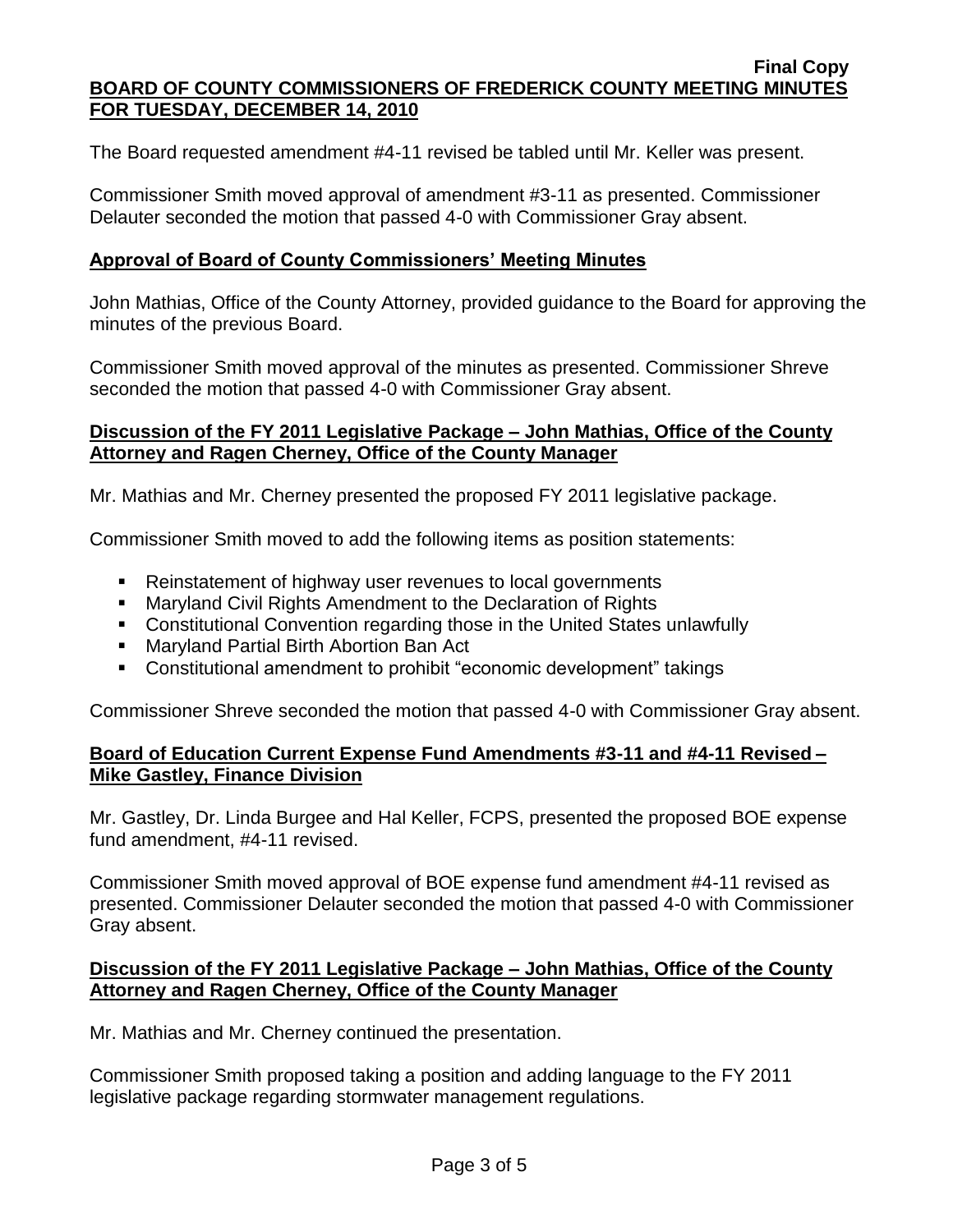Commissioner Young moved to take a position and have staff add language to the FY 2011 legislative package regarding stormwater management regulations. Commissioner Young seconded the motion that passed 4-0 with Commissioner Gray absent.

Commissioner Smith moved to recommend repealing Sections 15-853 through 15-858 of the State Article of the Maryland Code, regarding ethics compliance issues. Commissioner Shreve seconded the motion that passed 3-1 with Commissioner Young opposed and Commissioner Gray absent.

Commissioner Young moved to direct staff to review the ordinance regarding Sections 15-853 thru 15-858 and recommend modifications to certain disclosure and reporting rules and regulations. Commissioner Smith seconded the motion that passed 4-0 with Commissioner Gray absent.

# **Charter Government Procedures and Timelines - John Mathias, Office of the County Attorney and Ragen Cherney, Office of the County Manager**

Mr. Mathias and Mr. Cherney presented information to the Board.

Commissioner Shreve approved moving forward with the creation of a Charter Board, appointing five, seven or nine members; and to initiate the process by March 1, 2011, by advertising the acceptance of applications. Commissioner Smith seconded the motion that passed 4-0 with Commissioner Gray absent.

# **WORKSESSION**

# **Request Letter of Support for the Community Action Agency - Dr. Barbara Brookmyer, Health Services Division and Margaret Nusbaum, Citizens Services Division**

Dr. Brookmyer and Ms. Nusbaum presented the letter of support.

Commissioner Young moved to send a letter of support to the Bureau of Primary Health Care recognizing the need within the county; however, if the grant funding came to an end, the county would not be in a position to pick up funding for the program. The motion did not receive a second.

Commissioner Smith moved to send a letter of support to Mike Spurrier, Community Action Agency, as presented and send a letter to the City of Frederick recognizing the need, noting, once grant funding ended, the county would not be in a position to pick up funding for the program. Commissioner Shreve seconded the motion that passed 3-1 with Commissioner Young opposed and Commissioner Gray absent.